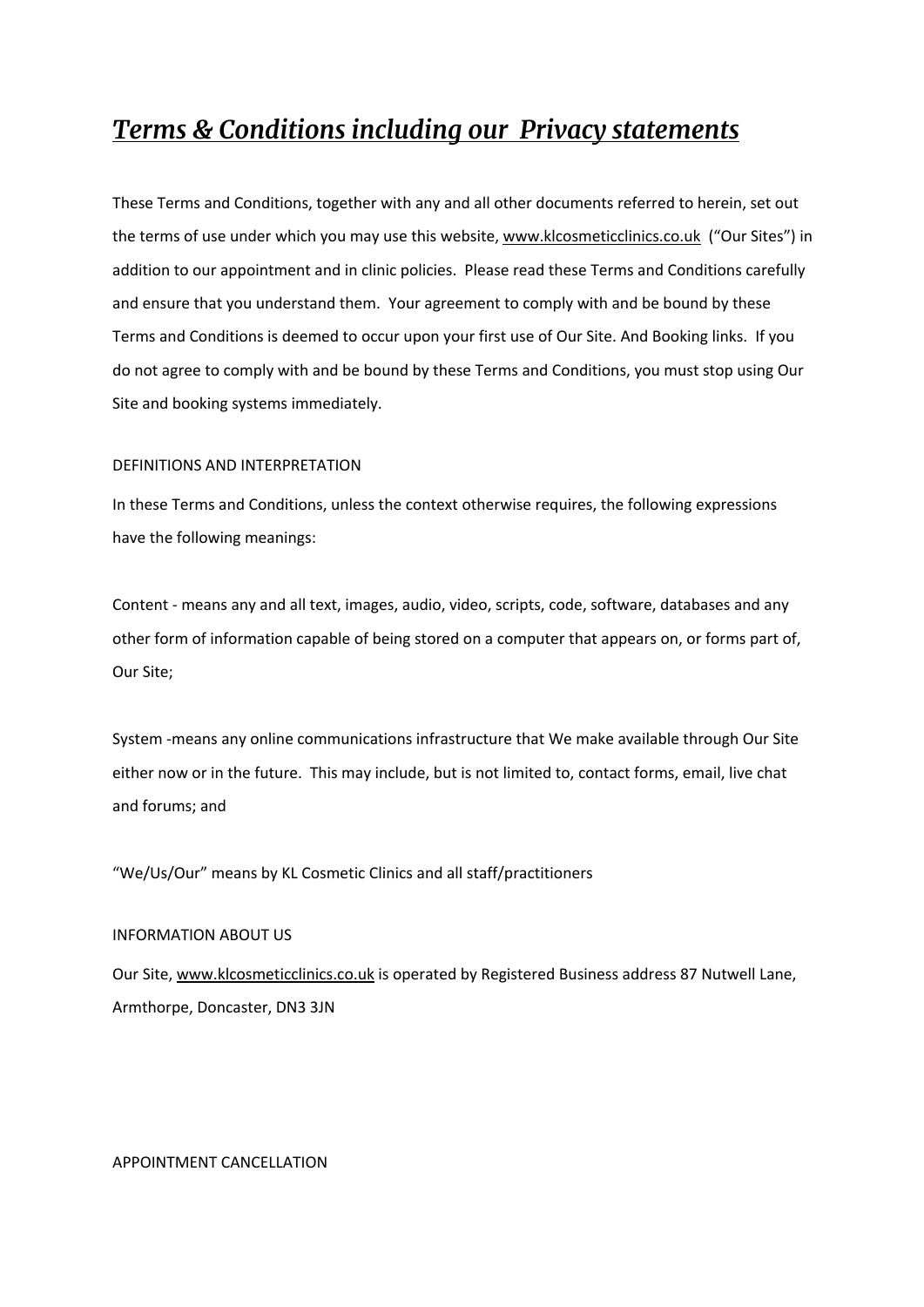Please note WE operate on a *48 hour* cancellation policy. If you wish to cancel or rearrange appointments, we kindly ask you to give us 48 hours' notice. We reserve the right to charge up to the full cost of the appointment if there is a no show or adequate notice is not given. *Deposit is a £25 non-refundable consultation fee is taken to secure the booking.* Should you wish to proceed with a treatment this deposit can be used towards the cost of your treatment on the day. Should you decide at your consultation that you do not wish to have a treatment, this deposit will be retained to cover the practitioners time and expertise. Should you cancel or reschedule your appointment outside of the 48 hours cancellation policy this will be processed and no longer available to redeem against treatment or products.

That aside, please phone the clinic to check if you should still attend your appointment. Your general medical health is important for you and to us, and we are happy to reschedule your aesthetic treatment if necessary.

#### TO CHANGE OR CANCEL YOUR APPOINTMENT

Please phone KL Cosmetic Clinics on 01302 832209 speak to a member of our team if you wish to change or cancel your appointment. We strive to ensure that we are always available to you by phone or email, however you may not always be able to speak with us straight away. We are a small team and can get very busy, so please keep trying or use the online system.

#### TREATMENT REVIEWS:

Please phone 01302 832209 and speak to a member of our team if you wish to book your review appointment. Your review appointments are available 2-3 weeks after Botox treatment ONLY and 4- 6 weeks after dermal filler treatment ONLY.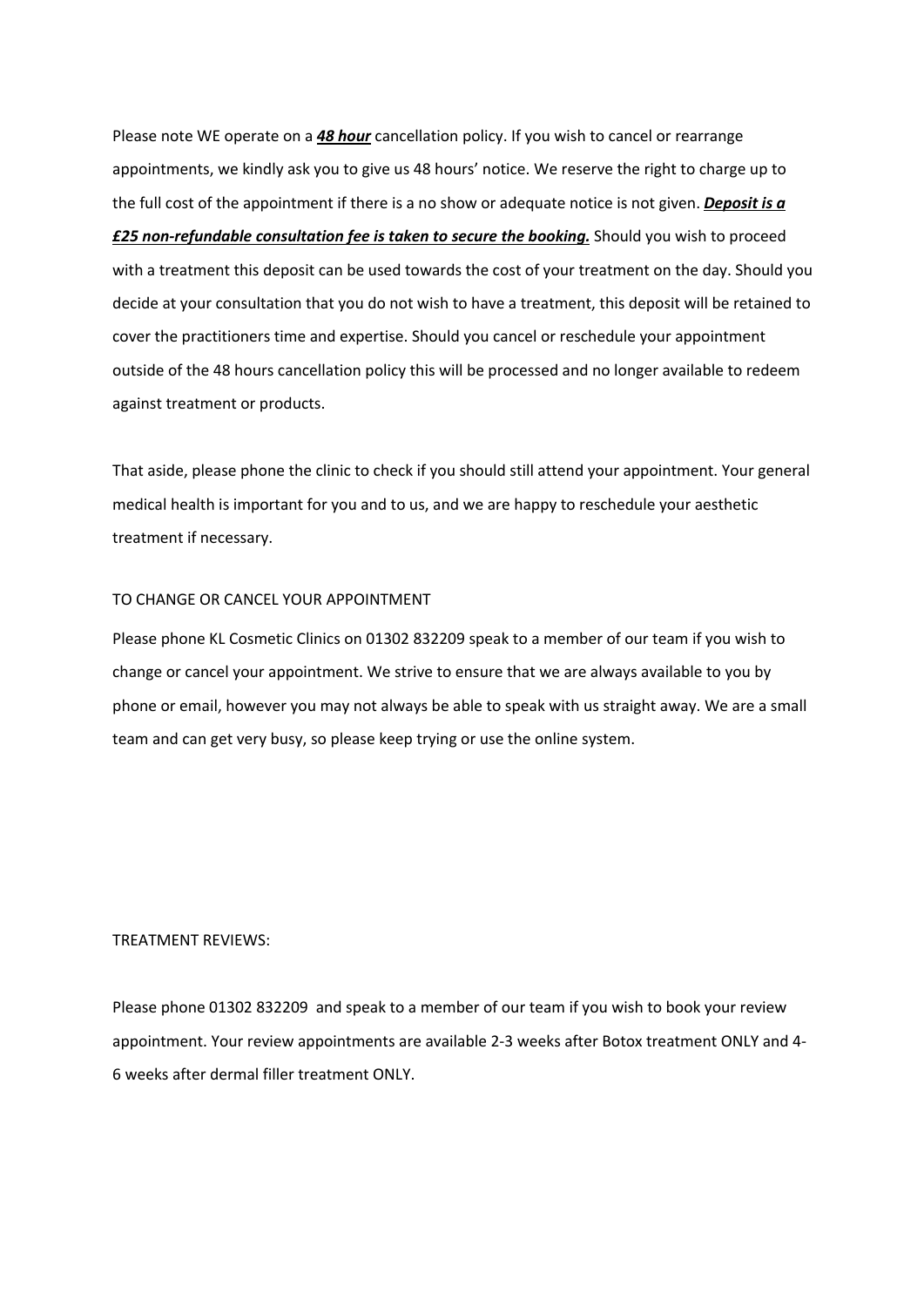If additional treatment is needed at the time of your Dermal Filler review up this may incur a charge.

Botox: follow ups at 2 weeks no charge for a tweak. No top ups after 2 weeks have passed. Nose correction: follow up at 4/6 weeks no charge for tweaks within this time frame. All other dermal fillers / treatments will incur a charge if more is needed / wanted.

CLINIC TREATMENT TIMES ARE:

- Monday -Closed
- Tuesday 9am 6pm
- Wednesday 9am 5pm
- Thursday 12pm 8pm
- Friday 9am 5pm
- Saturday 9am 5pm
- Sunday Closed

CLINIC APPOINTMENT TELEPHONE LINE:

For general enquires and bookings 01302 832209 Tuesday – Saturday (times vary)

#### POLICY ON SMOKING

Smoking is not permitted inside or on clinic premises.

#### POLICY ON CHILDREN

We regret that we are unable to allow children into our clinic. Our staff are neither trained nor insured to look after children, and we respectfully ask our clients to refrain from asking our receptionist to watch their children during treatments.

**For safety reasons, children are not allowed in the treatment rooms at any time.**

# POLICY ON PETS

We regret that we are unable to allow pets in the clinic for hygiene reasons.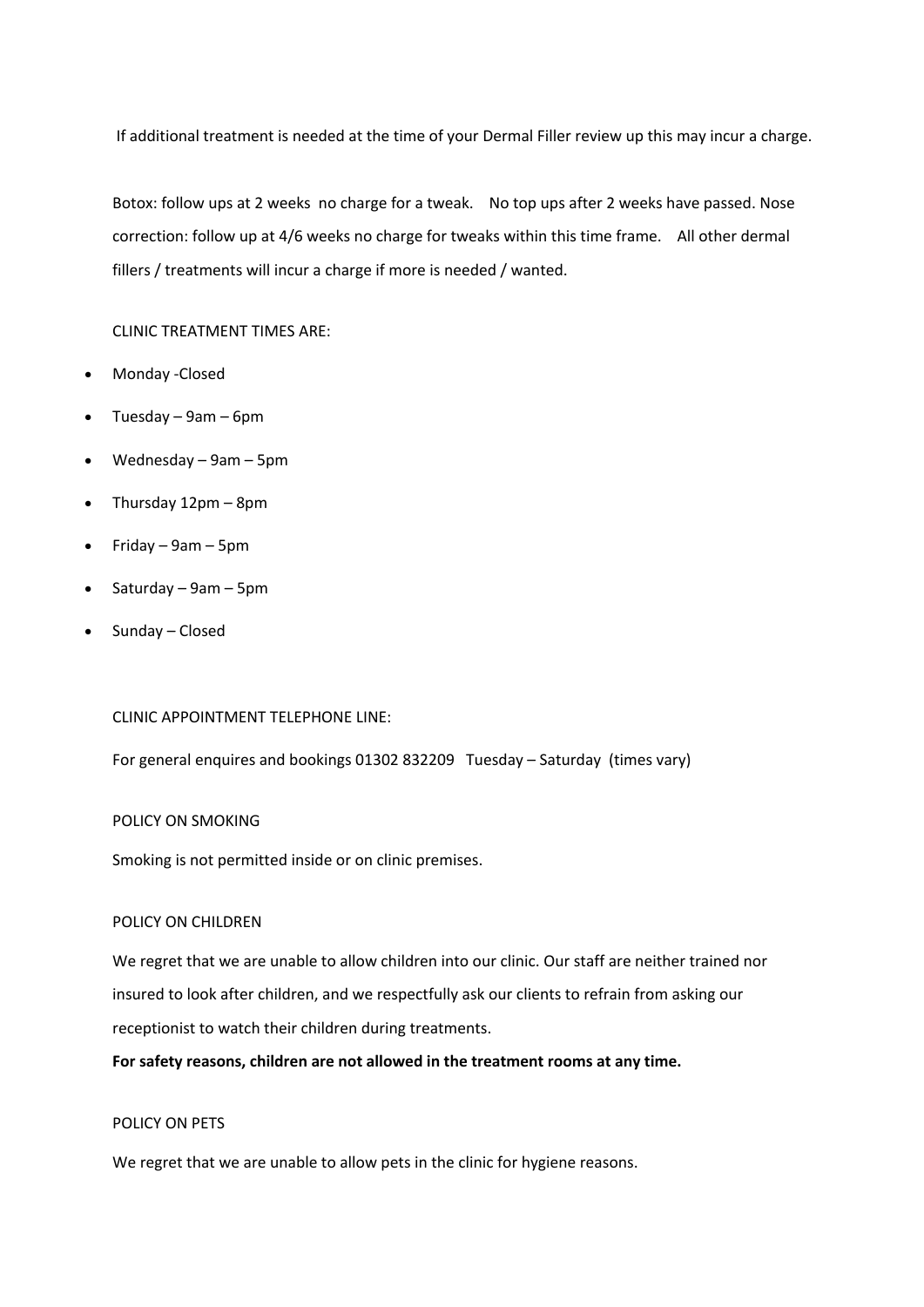#### PROMOTIONAL OFFERS

All offers are limited to one offer per person and cannot be used in conjunction with any other offer or product purchases. Promotional offers may apply to certain named staff only at one certain time. They can be withdrawn at any time.

# GIFT VOUCHERS

Gift Vouchers are non-refundable, cannot be exchanged for cash and are valid fo 12 months after purchase. The expiration date will be stated on the Gift Card. Limited to one voucher per person. Gift Vouchers cannot be used for prescription medication or in conjunction with any other offers. Please bring your gift voucher with you to your appointment.

# TREATMENT RESULTS

Your practitioner will discuss treatment expectations at your consultation and will strive to achieve the best result for you, However, *treatment results may vary from person to person and no guarantee* of an exact result can be provided. This is due to individual skin types, conditions, age and degree of ageing appearance.

#### REFUNDS

# *We do not provide refunds on any treatments that have been provided.*

# COMPLIMENTS AND COMPLAINTS POLICY

We have many happy patients and if you are pleased with your treatments, we would love you tell others about the great service they could receive with us too.

If we haven't quite met your expectations, please allow us the opportunity to discuss this with you. In the first instance we encourage you to speak with your practitioner. If you still feel that the issue has not been resolved to your satisfaction then a formal complaint should be made by e-mail to the Clinic Manager on info@klcosmeticclinics.co.uk, using the term "FORMAL COMPLAINT" in the subject line. We aim to acknowledge complaints within 5 working days.

# ACCESS TO OUR SITE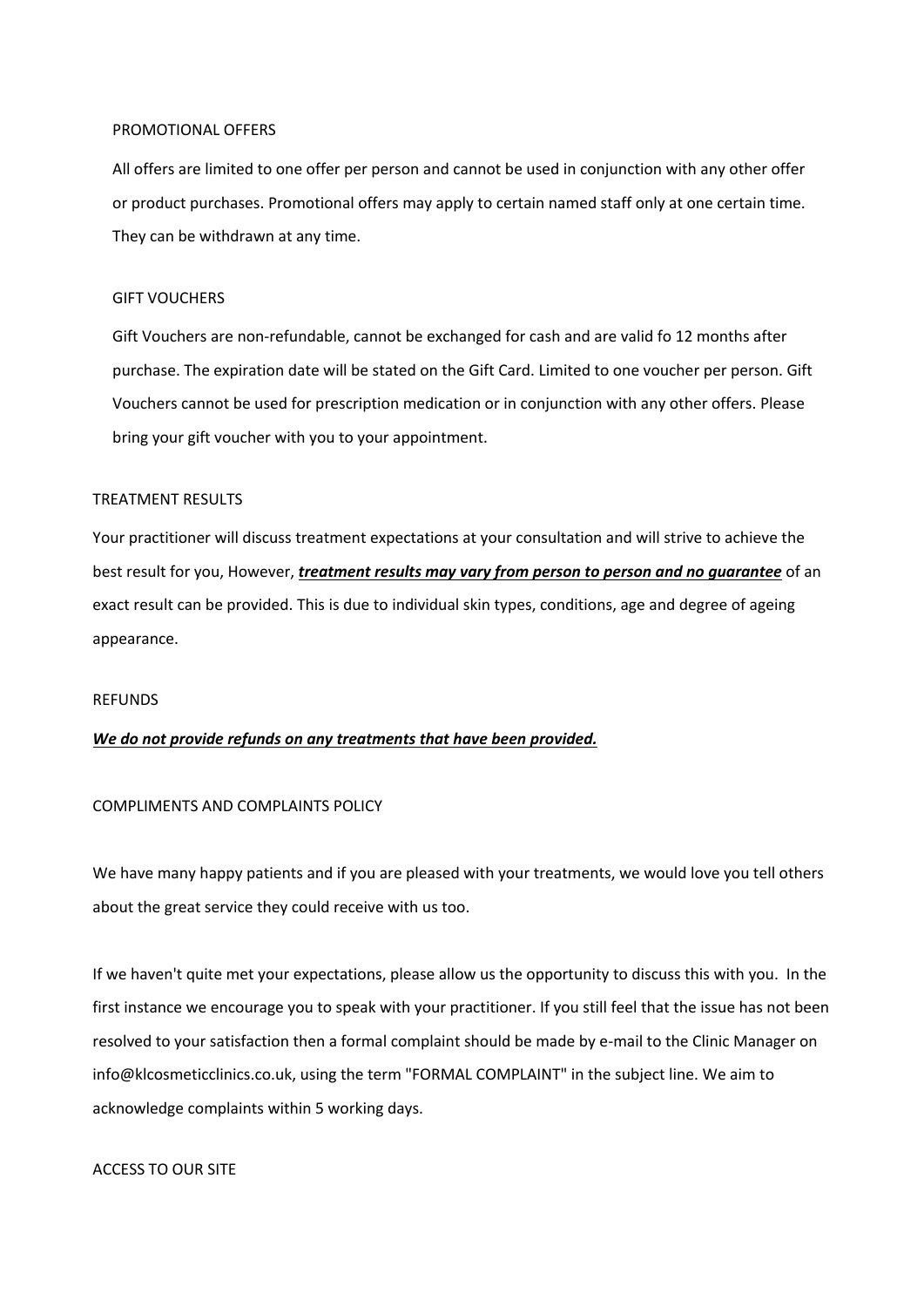Access to Our Site is free of charge. It is your responsibility to make any and all arrangements necessary in order to access Our Site. Access to Our Site is provided "as is" and on an "as available" basis. We may alter, suspend or discontinue Our Site (or any part of it) at any time and without notice. We will not be liable to you in any way if Our Site (or any part of it) is unavailable at any time and for any period.

# INTELLECTUAL PROPERTY RIGHTS

All Content included on Our Site and the copyright and other intellectual property rights subsisting in that Content, unless specifically labelled otherwise, belongs to or has been licensed by Us. All Content is protected by applicable United Kingdom and international intellectual property laws and treaties.

For personal use (including research and private study) only, you may:

Access, view and use Our Site in a web browser (including any web browsing capability built into other types of software or app);

Download Our Site (or any part of it) for caching;

Print pages from Our Site;

Download, copy, clip, print, or otherwise save extracts from pages on Our Site; and

Save pages from Our Site for later and/or offline viewing.

You may not use any Content downloaded, copied, clipped, printed or otherwise saved from Our Site for commercial purposes without first obtaining a licence from Us (or our licensors, as appropriate) to do so.

You may not systematically copy Content from Our Site with a view to creating or compiling any form of comprehensive collection, compilation, directory, or database unless given Our express permission to do so.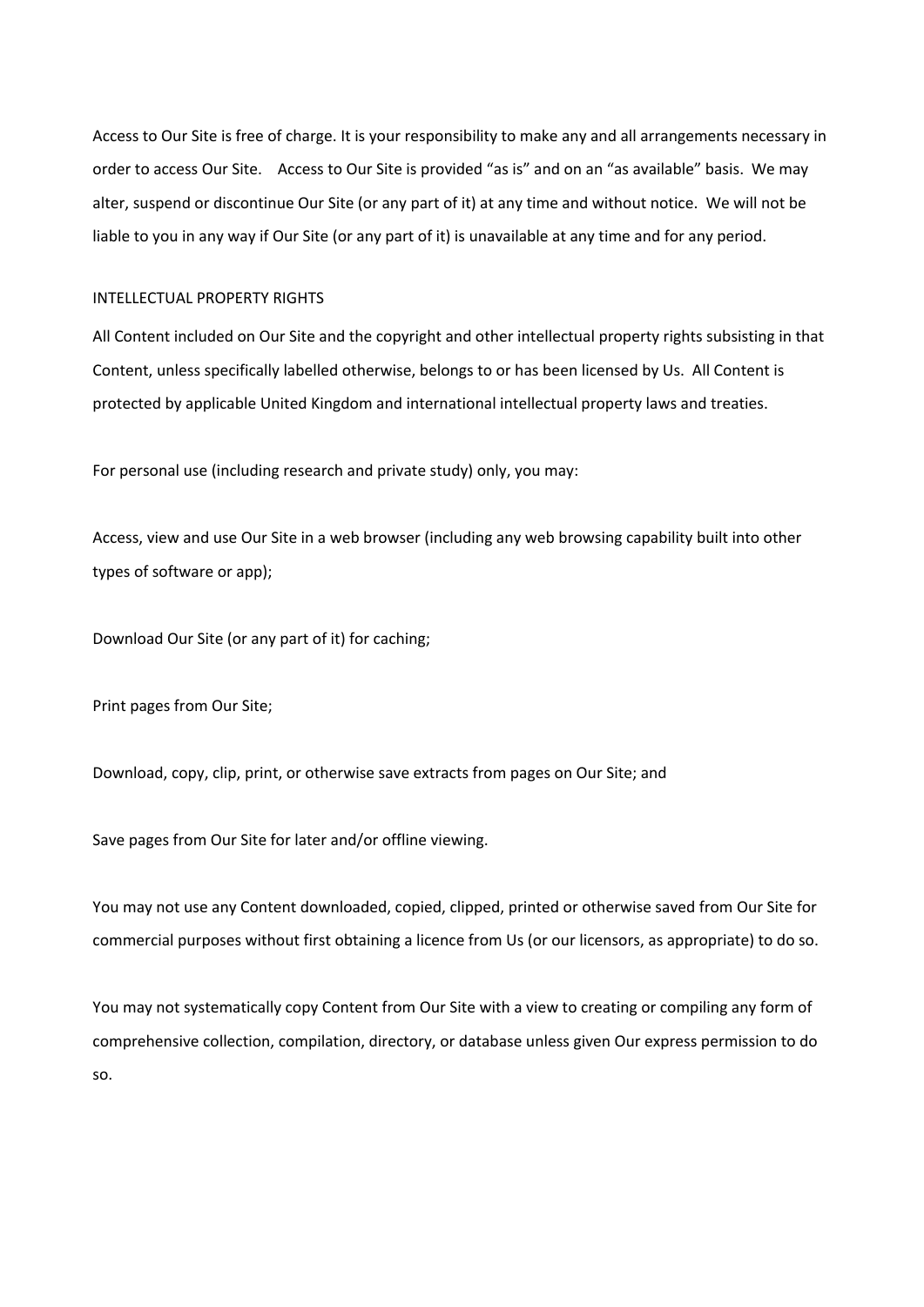Subject to above you may not otherwise reproduce, copy, distribute, sell, rent, sub-licence, store, or in any other manner re-use Content or any other material from Our Site unless given express written permission to do so by Us. For further information, please contact Us at info@klcosmeticclinics.co.uk

Our status as the owner and author of the Content on Our Site (or that of identified licensors, as appropriate) must always be acknowledged.

Nothing in these Terms and Conditions limits or excludes the provisions of Chapter III of the Copyrights, Designs and Patents Act 1988 'Acts Permitted in Relation to Copyright Works', covering in particular the making of temporary copies; research and private study; the making of copies for text and data analysis for non-commercial research; criticism, review, quotation and news reporting; caricature, parody or pastiche; and the incidental inclusion of copyright material.

# LINKS TO OUR SITE

You may link to Our Site provided that:

- You do so in a fair and legal manner;
- You do not do so in a manner that suggests any form of association, endorsement or approval on Our part where none exists;
- You do not use any logos or trade marks displayed on Our Site without Our express written permission; and
- You do not do so in a way that is calculated to damage Our reputation or to take unfair advantage of it. You may link to any page of Our Site. You may not link to Our Site from any other site where the content of which contains material that:
- is sexually explicit;
- is obscene, deliberately offensive, hateful or otherwise inflammatory;
- promotes violence;
- promotes or assists in any form of unlawful activity;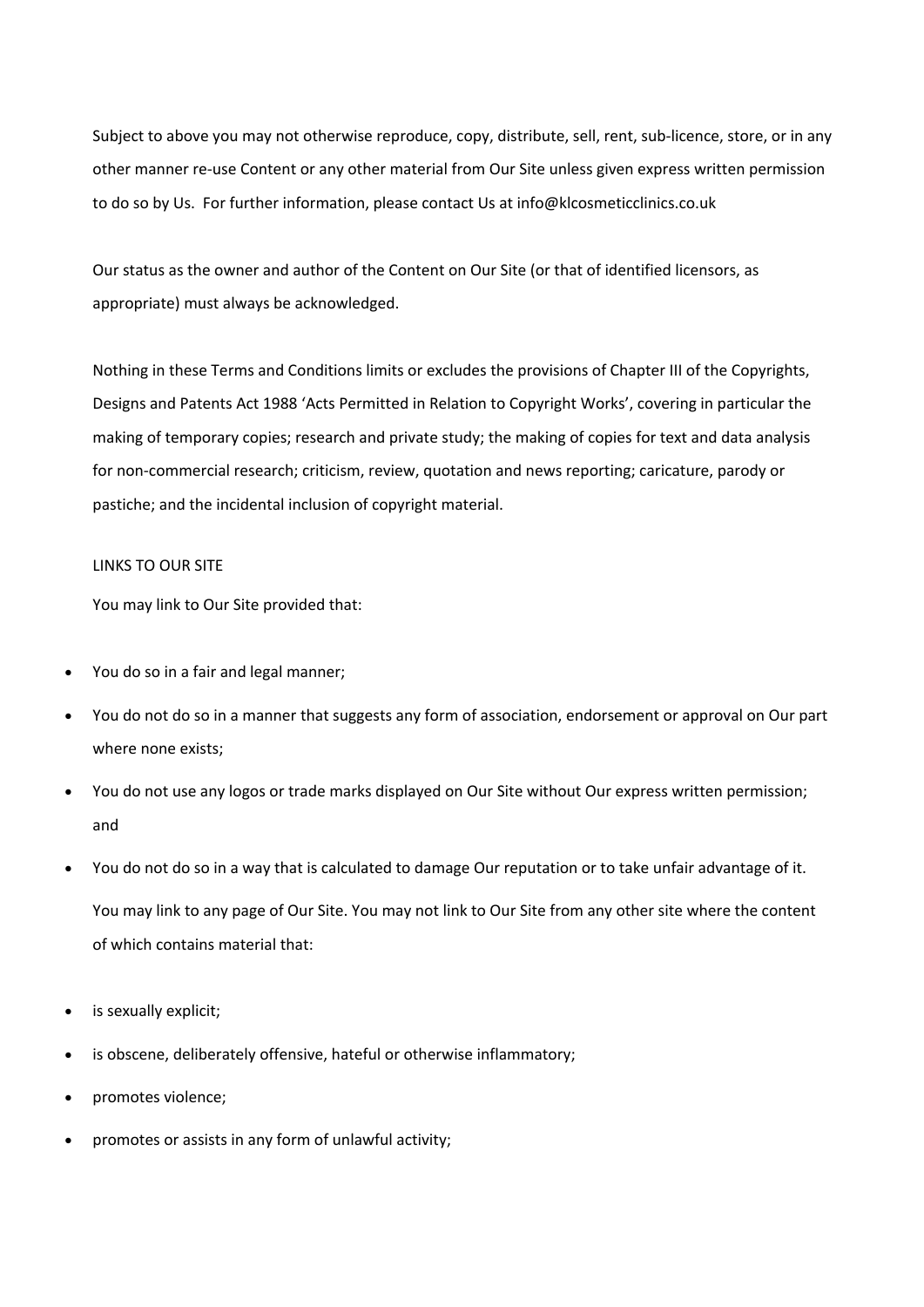- discriminates against, or is in any way defamatory of, any person, group or class of persons, race, sex, religion, nationality, disability, sexual orientation, or age;
- is intended or is otherwise likely to threaten, harass, annoy, alarm, inconvenience, upset, or embarrass another person;
- is calculated or is otherwise likely to deceive another person;
- is intended or is otherwise likely to infringe (or to threaten to infringe) another person's privacy;
- misleadingly impersonates any person or otherwise misrepresents the identity or affiliation of a particular person in a way that is calculated to deceive (obvious parodies are not included in this definition provided that they do not fall within any of the other provisions of this sub-Clause 5.4);
- implies any form of affiliation with Us where none exists;
- infringes, or assists in the infringement of, the intellectual property rights (including, but not limited to, copyright, trade marks and database rights) of any other party; or
- is made in breach of any legal duty owed to a third party including, but not limited to, contractual duties and duties of confidence.

The content restrictions do not apply to content submitted to sites by other users provided that the primary purpose of the site accords with these provisions. You are not, for example, prohibited from posting links on general-purpose social networking sites merely because another user may post such content. You are, however, prohibited from posting links on websites which focus on or encourage the submission of such content from users.

# LINKS TO OTHER SITES

Links to other sites may be included on Our Site. Unless expressly stated, these sites are not under Our control. We neither assume nor accept responsibility or liability for the content of third-party sites. The inclusion of a link to another site on Our Site is for information only and does not imply any endorsement of the sites themselves or of those in control of them.

# ADVERTISING

We may feature advertising on Our Site. We will not be responsible for any advertising on Our Site including, but not limited to, any errors, inaccuracies, or omissions.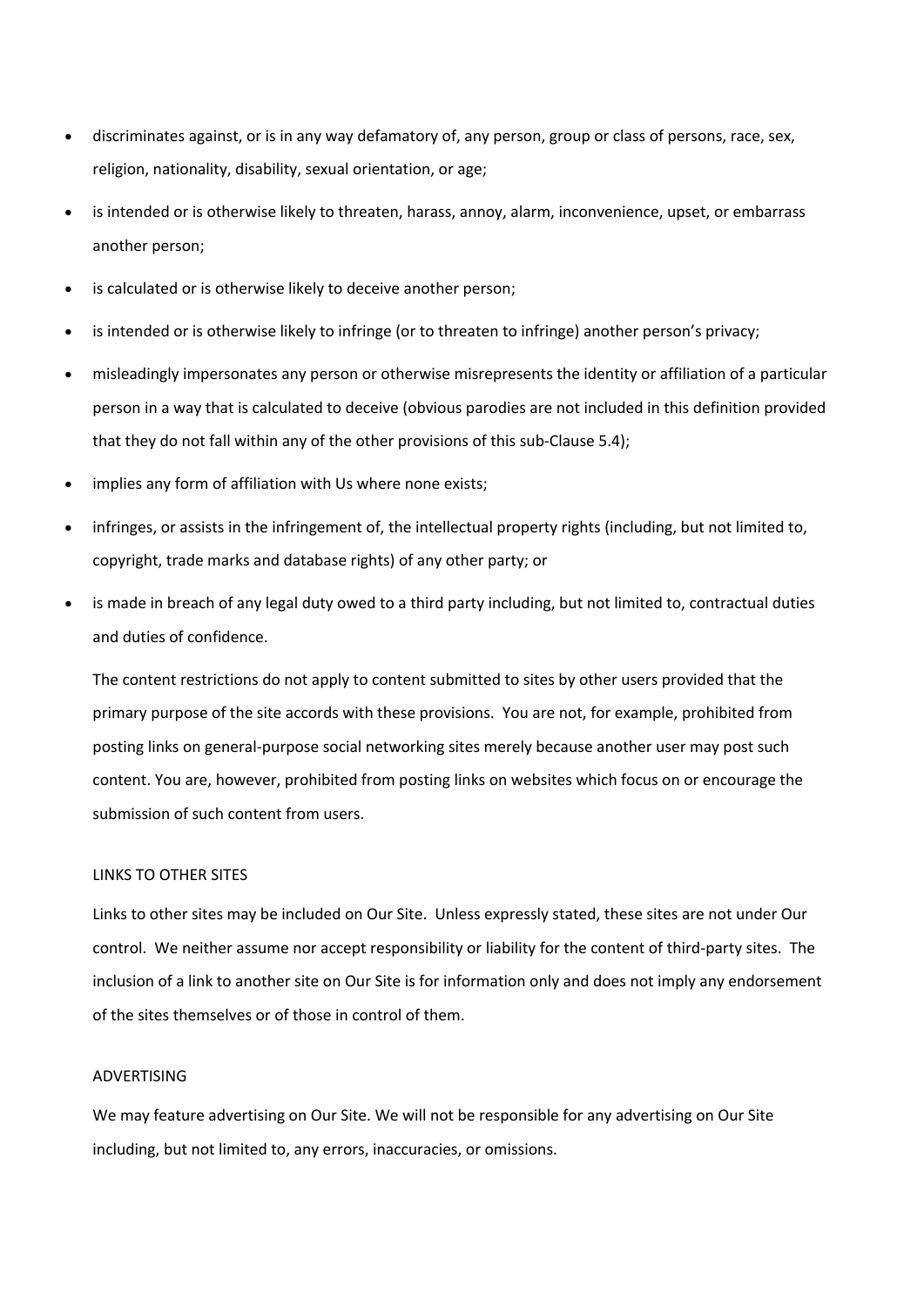# USE OF OUR SYSTEM

You may use Our System at any time to contact us, provided you abide by the following rules. You must not communicate in a way, submit information, or otherwise do anything that:

- is sexually explicit;
- is obscene, deliberately offensive, hateful or otherwise inflammatory;
- promotes violence;
- promotes or assists in any form of unlawful activity;
- discriminates against, or is in any way defamatory of, any person, group or class of persons, race, sex, religion, nationality, disability, sexual orientation or age;
- is intended or is otherwise likely to threaten, harass, annoy, alarm, inconvenience, upset, or embarrass another person;
- is calculated or is otherwise likely to deceive;
- is intended or is otherwise likely to infringe (or to threaten to infringe) another person's privacy;
- misleadingly impersonates any person or otherwise misrepresents your identity or affiliation in a way that is calculated to deceive;
- implies any form of affiliation with Us where none exists;
- infringes, or assists in the infringement of, the intellectual property rights (including, but not limited to, copyright, trademarks and database rights) of any other party; or
- is in breach of any legal duty owed to a third party including, but not limited to, contractual duties and duties of confidence.

We may monitor any and all communications made using Our System.

Any information that you send to Us through Our System may be modified by Us and, by sending us such information, you waive your moral right to be identified as the author of that information.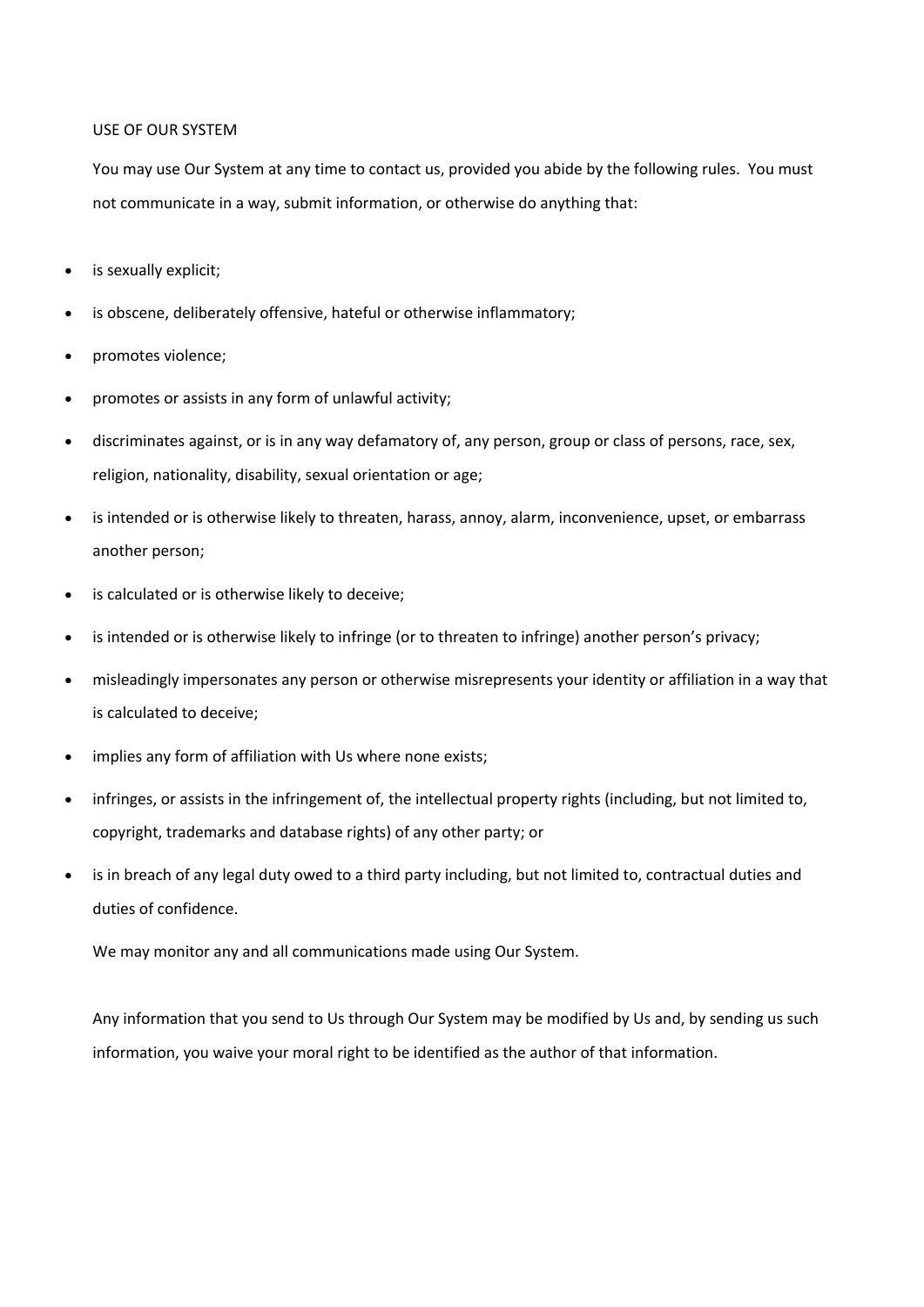Any personal information sent to Us, whether through Our System or otherwise, will be collected, used and held in accordance with your rights and Our obligations under the Data Protection Act 1998, as set out below.

# DISCLAIMERS AND LEGAL RIGHTS

Nothing on Our Site constitutes advice on which you should rely. It is provided for general information purposes only. Professional or specialist advice should always be sought before taking any action relating to medical aesthetic treatments.

Insofar as is permitted by law, we make no representation, warranty, or guarantee that our site will meet your requirements, that it will not infringe the rights of third parties, that it will be compatible with all software and hardware, or that it will be secure.

If, because of our failure to exercise reasonable care and skill, any digital content from Our Site damages your device or other digital content belonging to you, as a consumer you may be entitled to certain legal remedies. For more details concerning your rights and remedies as a consumer, please contact your local Citizens Advice Bureau or Trading Standards Office.

We make reasonable efforts to ensure that the Content on Our Site is complete, accurate, and up to date. We do not, however, make any representations, warranties or guarantees (whether express or implied) that the Content is complete, accurate, or up to date.

# OUR LIABILITY

To the fullest extent permissible by law, we accept no liability to any user for any loss or damage, whether foreseeable or otherwise, in contract, tort (including negligence), for breach of statutory duty, or otherwise, arising out of or in connection with the use of (or inability to use) Our Site or the use of or reliance upon any Content included on Our Site.

To the fullest extent permissible by law, we exclude all representations, warranties, and guarantees (whether express or implied) that may apply to Our Site or any Content included on Our Site.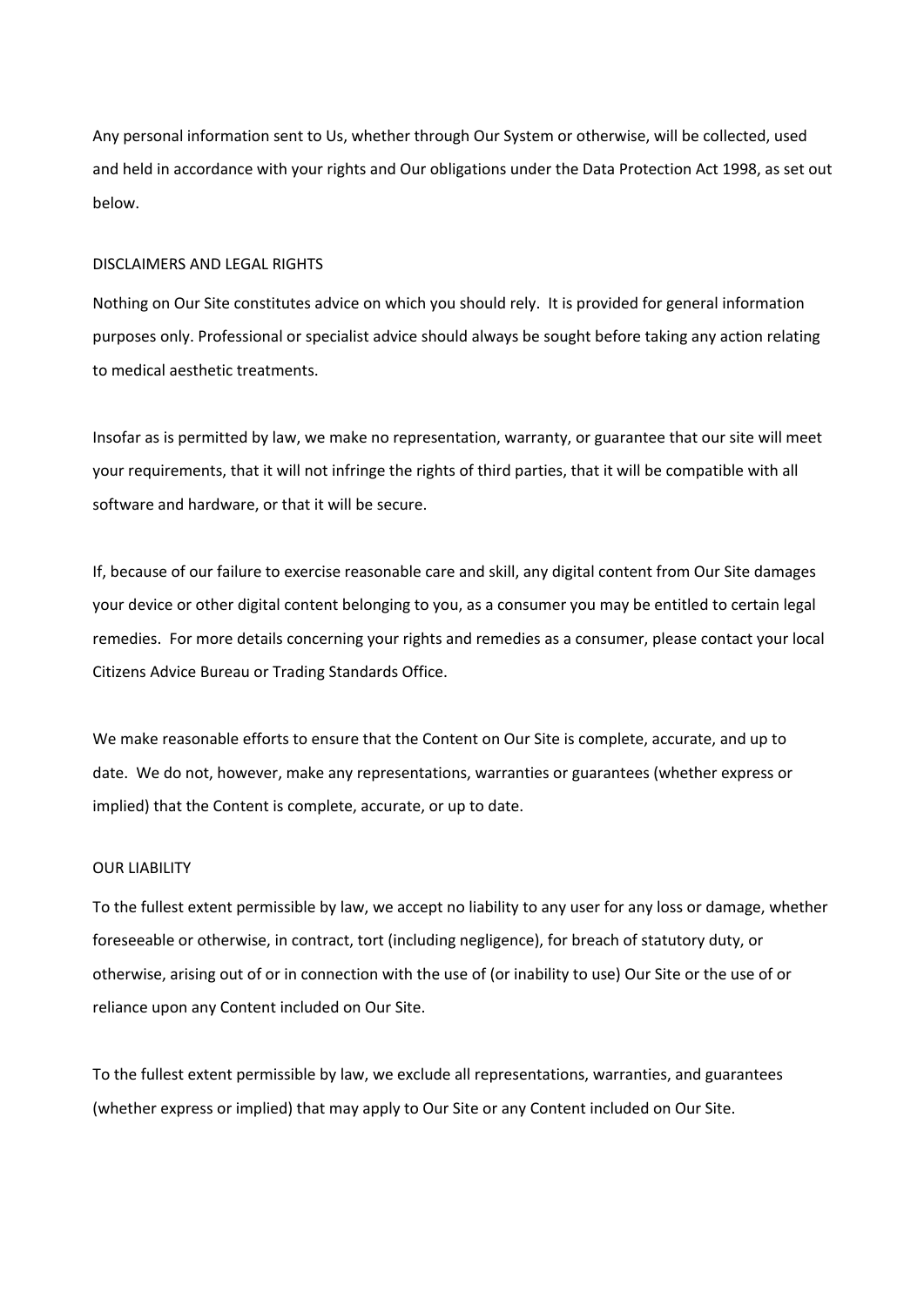If you are a business user, we accept no liability for loss of profits, sales, business or revenue; loss of business opportunity, goodwill or reputation; loss of anticipated savings; business interruption; or for any indirect or consequential loss or damage.

We exercise all reasonable skill and care to ensure that Our Site is free from viruses and other malware. Subject to sub-Clause 9.3, We accept no liability for any loss or damage resulting from a virus or other malware, a distributed denial of service attack, or other harmful material or event that may adversely affect your hardware, software, data or other material that occurs as a result of your use of Our Site (including the downloading of any Content from it) or any other site referred to on Our Site.

We neither assume nor accept responsibility or liability arising out of any disruption or non-availability of Our Site resulting from external causes including, but not limited to, ISP equipment failure, host equipment failure, communications network failure, natural events, acts of war, or legal restrictions and censorship.

Nothing in these Terms and Conditions excludes or restricts Our liability for fraud or fraudulent misrepresentation, for death or personal injury resulting from negligence, or for any other forms of liability which cannot be excluded or restricted by law. For full details of consumers' legal rights, including those relating to digital content, please contact your local Citizens' Advice Bureau or Trading Standards Office.

#### VIRUSES, MALWARE AND SECURITY

We exercise all reasonable skill and care to ensure that Our Site is secure and free from viruses and other malware.

You are responsible for protecting your hardware, software, data and other material from viruses, malware, and other internet security risks.

You must not deliberately introduce viruses or other malware, or any other material which is malicious or technologically harmful either to or via Our Site.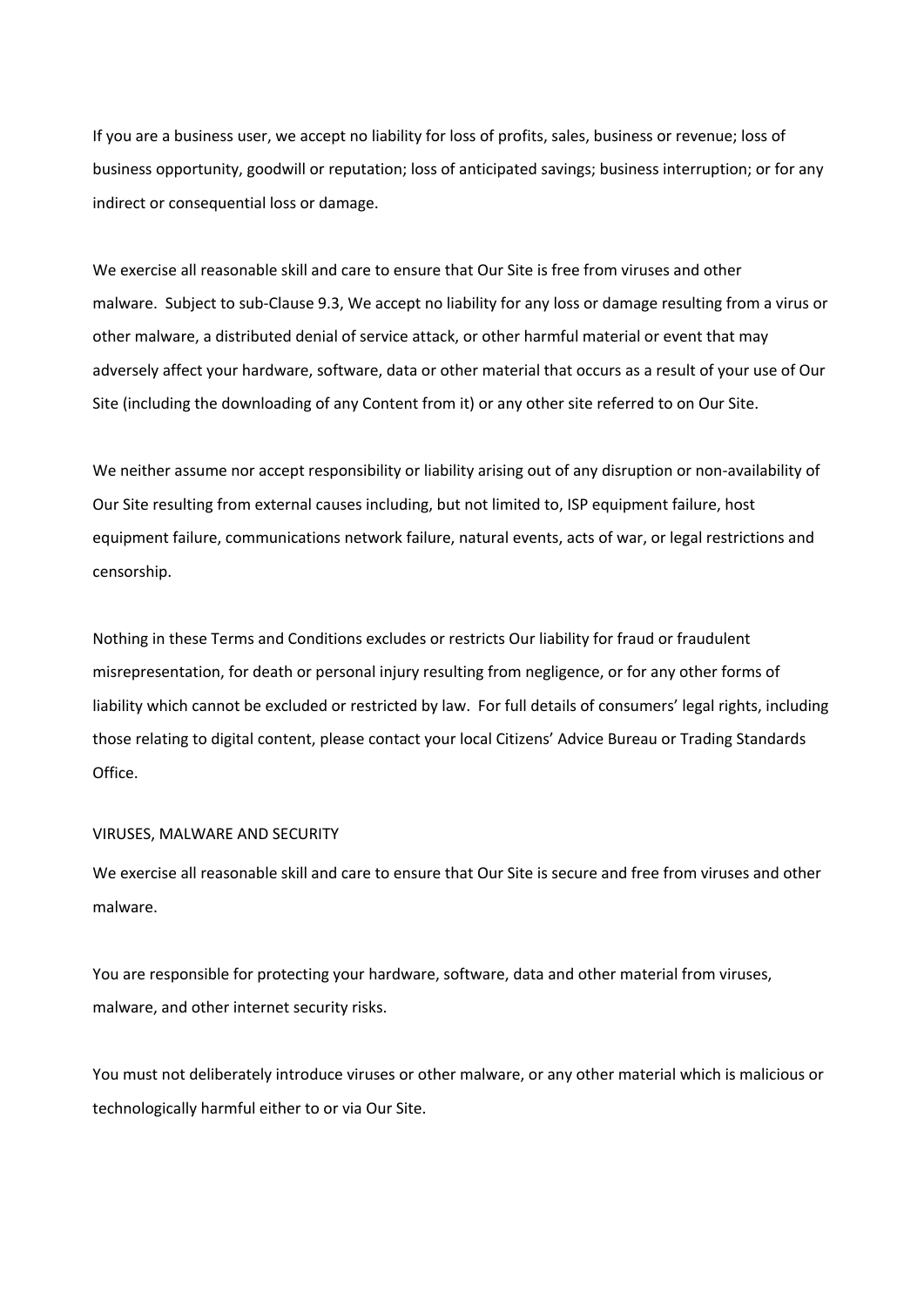You must not attempt to gain unauthorised access to any part of Our Site, the server on which Our Site is stored, or any other server, computer, or database connected to Our Site.

You must not attack Our Site by means of a denial of service attack, a distributed denial of service attack, or by any other means.

By breaching these provisions you may be committing a criminal offence under the Computer Misuse Act 1990. Any and all such breaches will be reported to the relevant law enforcement authorities and We will cooperate fully with those authorities by disclosing your identity to them. Your right to use Our Site will cease immediately in the event of such a breach.

# ACCEPTABLE USAGE POLICY

You may only use Our Site in a manner that is lawful. Specifically:

- you must ensure that you comply fully with any and all local, national or international laws and/or regulations;
- you must not use Our Site in any way, or for any purpose, that is unlawful or fraudulent;
- you must not use Our Site to knowingly send, upload, or in any other way transmit data that contains any form of virus or other malware, or any other code designed to adversely affect computer hardware, software, or data of any kind; and
- you must not use Our Site in any way, or for any purpose, that is intended to harm any person or persons in any way.

We reserve the right to suspend or terminate your access to Our Site if you materially breach the provisions of this Clause or any of the other provisions of these Terms and Conditions. Specifically, We may take one or more of the following actions:

- suspend, whether temporarily or permanently, your right to access Our Site;
- issue you with a written warning;
- take legal proceedings against you for reimbursement of any and all relevant costs on an indemnity basis resulting from your breach;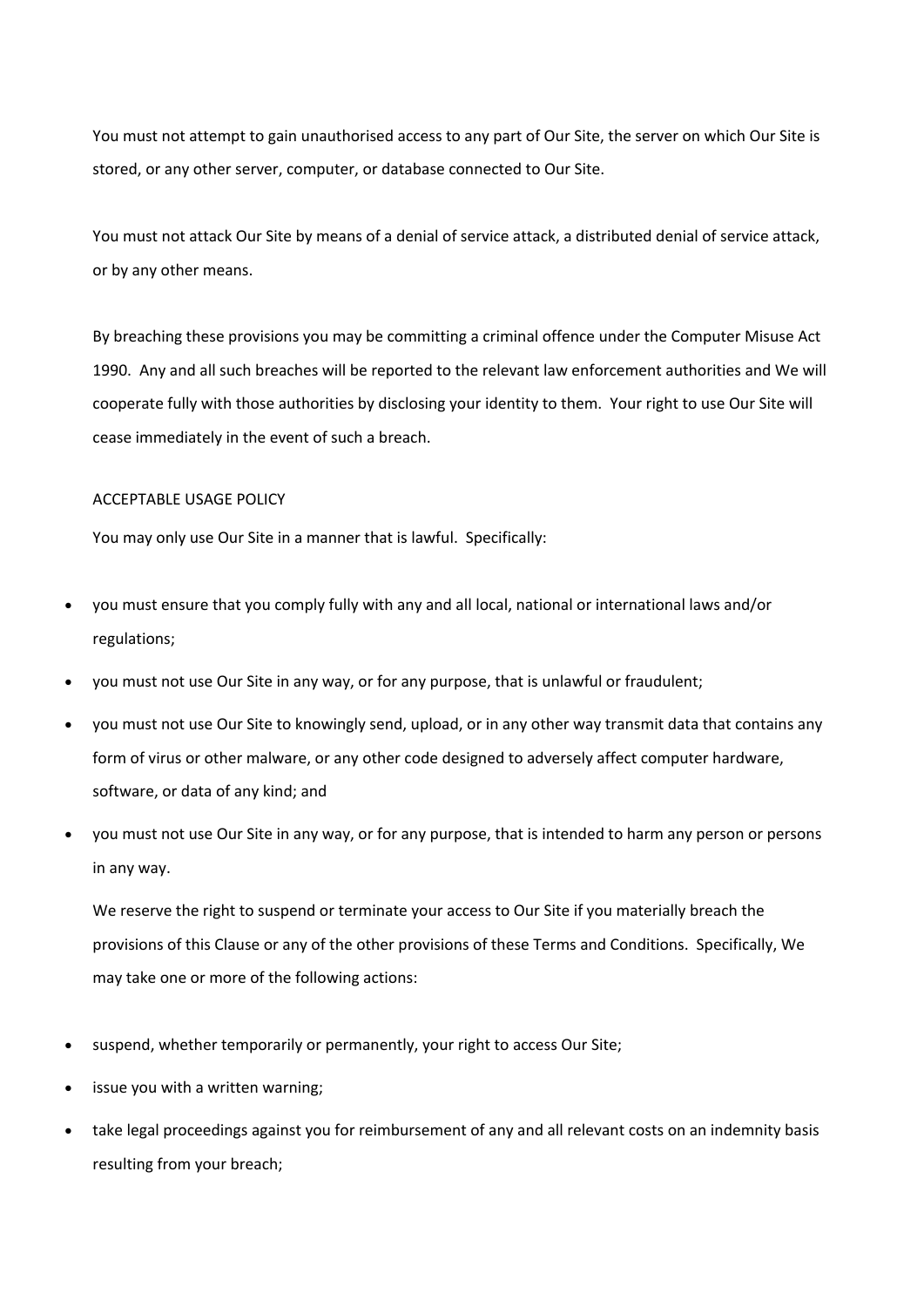- take further legal action against you as appropriate;
- disclose such information to law enforcement authorities as required or as We deem reasonably necessary; and/or
- any other actions which We deem reasonably appropriate (and lawful).

We hereby exclude any and all liability arising out of any actions (including, but not limited to those set out above) that We may take in response to breaches of these Terms and Conditions.

# PRIVACY POLICY AND COOKIES

KL Cosmetic Clinics understands that your privacy is important to you and that you care about how your personal data is used and shared online. We respect and value the privacy of everyone who visits this website, www.klcosmeticclinics.co.uk ("Our Site") and will only collect and use personal data in ways that are described here, and in a manner that is consistent with our obligations and your rights under the law.

Please read this Privacy Policy carefully and ensure that you understand it. Your acceptance of Our Privacy Policy is deemed to occur upon your first use of Our Site AND If you do not accept and agree with this Privacy Policy, you must stop using Our Site immediately.

In this Policy, the following terms shall have the following meanings:

Account - means an account required to access and/or use certain areas and features of Our Site;

Cookie - means a small text file placed on your computer or device by Our Site when you visit certain parts of Our Site and/or when you use certain features of Our Site.;

Cookie Law - means the relevant parts of the Privacy and Electronic Communications (EC Directive) Regulations 2003;]

Personal Data - means any and all data that relates to an identifiable person who can be directly or indirectly identified from that data. In this case, it means personal data that you give to Us via Our Site. This definition shall, where applicable, incorporate the definitions provided in the OR [EU Regulation 2016/679 – the General Data Protection Regulation ("GDPR")]; and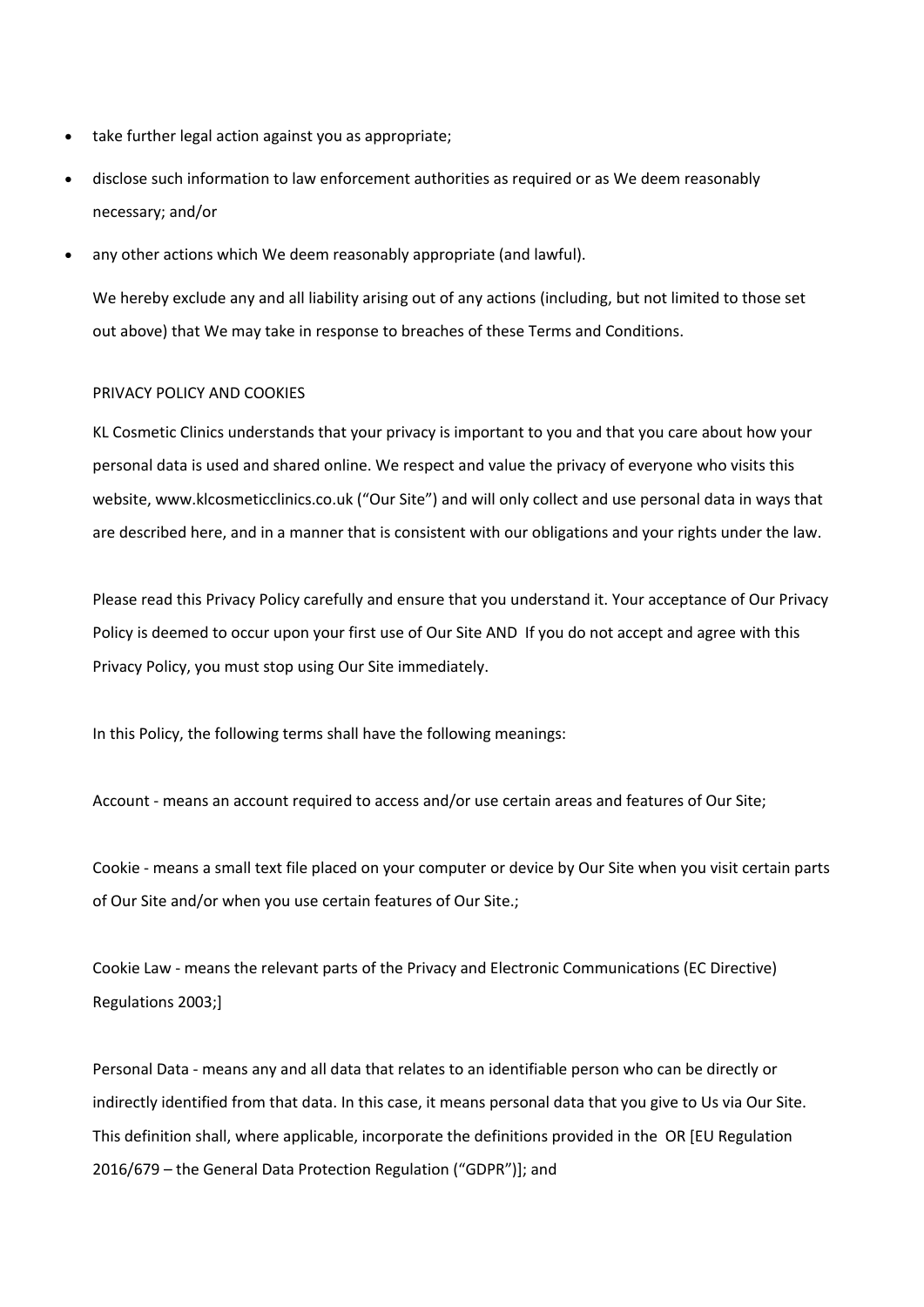# "We/Us/Our"

# means KL Cosmetic Clinics limited company registered in England

# INFORMATION ABOUT US

Our Site is owned and operated by KL Cosmetic Clinics a limited company registered in England

Our Data Protection Officer is Stacey Thompson, and can be contacted by email at info@klcosmeticclinics.co.uk

# WHAT DOES THIS POLICY COVER?

This Privacy Policy applies only to your use of our Site. Our Site may contain links to other websites. Please note that we have no control over how your data is collected, stored, or used by other websites and We advise you to check the privacy policies of any such websites before providing any data to them.

# Your Rights:

- As a data subject, you have the following rights under the GDPR, which this Policy and Our use of personal data have been designed to uphold:
- The right to be informed about our collection and use of personal data;
- The right of access to the personal data we hold about you;
- The right to rectification if any personal data We hold about you is inaccurate or incomplete;
- The right to be forgotten i.e. the right to ask us to delete any personal data we hold about you;
- The right to restrict (i.e. prevent) the processing of your personal data;
- The right to data portability (obtaining a copy of your personal data to re-use with another service or organisation);
- The right to object to Us using your personal data for purposes; and
- Rights with respect to automated decision making and profiling.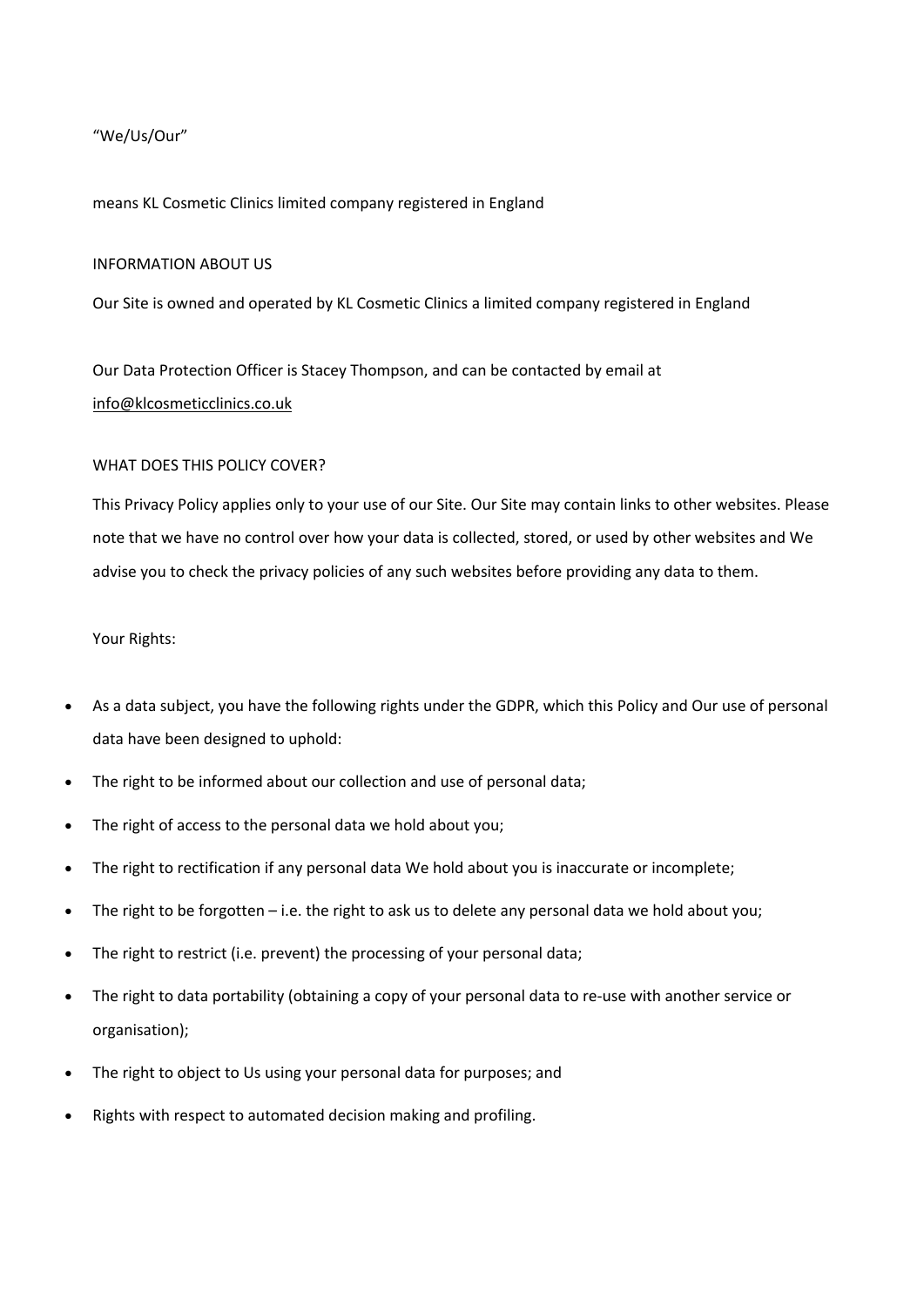If you have any cause for complaint about Our use of your personal data, please contact Us and We will do Our best to solve the problem for you. If We are unable to help, you also have the right to lodge a complaint with the UK's supervisory authority, the Information Commissioner's Office.

For further information about your rights, please contact the Information Commissioner's Office or your local Citizens Advice Bureau.

# WHAT DATA DO WE COLLECT?

Depending upon your use of Our Site, We may collect some or all of the following personal data:

If you contact us via online enquiry or email, we will collect:

- Full name.
- contact information such as email addresses and telephone numbers.

By accessing our site 3rd party google analytics and square space analytics may collect:

- demographic information such as postal code
- IP address;
- web browser type and version;
- operating system;
- a list of URLs starting with a referring site, your activity on Our Site, and the site you exit to;

# HOW DO WE USE YOUR DATA?

All personal data is processed and stored securely, for no longer than is necessary in light of the reason(s) for which it was first collected. We will comply with Our obligations and safeguard your rights under the Data Protection Act 1998 and GDPR at all times.

Our use of your personal data will always have a lawful basis, either because it is necessary for our performance of a contract with you, because you have consented to our use of your personal data (e.g. by subscribing to emails), or because it is in our legitimate interests. Specifically, we may use your data for the following purposes: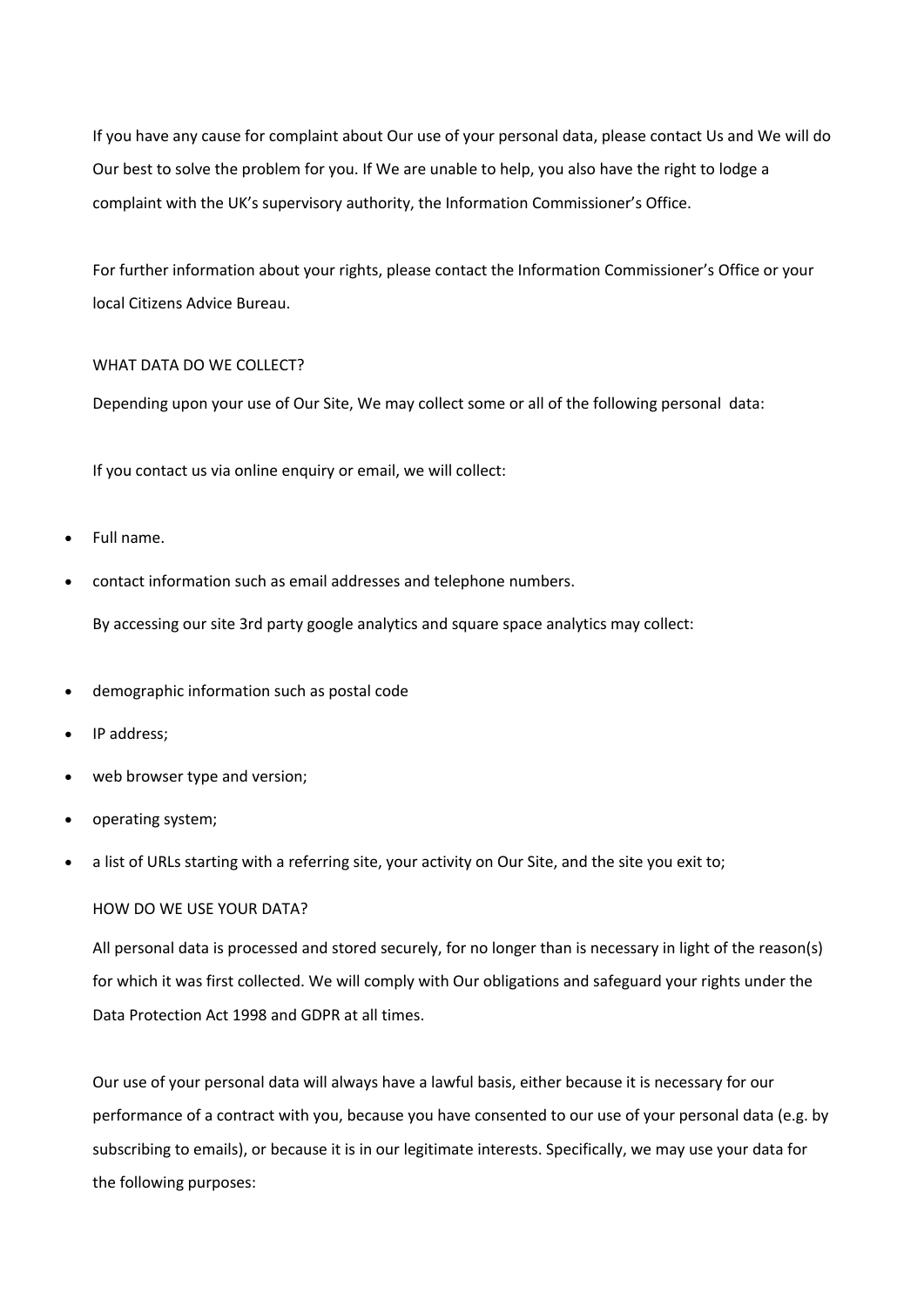- Providing and managing your Account.
- Providing and managing your access to Our Site.
- Personalising and tailoring your experience on Our Site;
- Supplying our AND/OR to you (please note that we require your personal data in order to enter into a contract with you);
- Personalising and tailoring our AND/OR for you;
- Replying to emails from you.
- Supplying you with emails that you have opted into (you may unsubscribe or opt-out at any time by selecting unsubscribe from any marketing emails received).
- Analysing your use of Our Site and gathering feedback] to enable Us to continually improve Our Site and your user experience;

With your permission and/or where permitted by law, We may also use your data for marketing purposes which may include contacting you by info@klcosmeticclinics.co.uk AND/OR AND/OR AND/OR with information, news and offers on Our AND/OR . We will not, however, send you any unsolicited marketing or spam and will take all reasonable steps to ensure that We fully protect your rights and comply with Our obligations under the OR and the Privacy and Electronic Communications (EC Directive) Regulations 2003.

Third parties (including Google Analytics) whose content appears on Our Site may use third party Cookies. Please see below for more information on controlling Cookies. Please note that We do not control the activities of such third parties, nor the data they collect and use and advise you to check the privacy policies of any such third parties.

You have the right to withdraw you

r consent to us using your personal data at any time, and to request that we delete it.

We do not keep your personal data for any longer than is necessary in light of the reason(s) for which it was first collected. Data will therefore be retained for the following periods (or its retention will be determined on the following bases):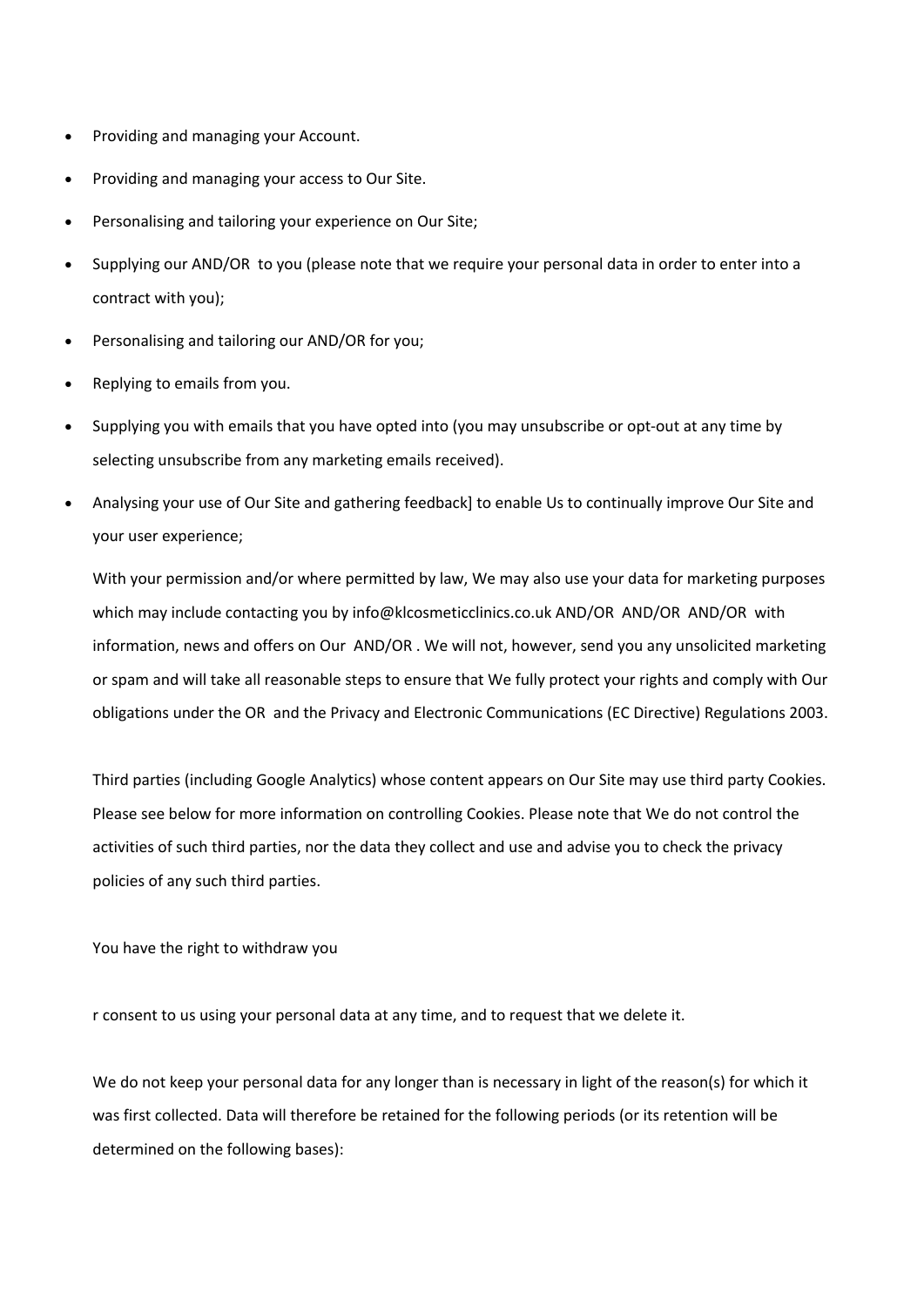• The duration that you use KL Cosmetic Clinics Ltd services as a patient and thereafter in accordance with medical record keeping.

# HOW AND WHERE DO WE STORE YOUR DATA?

We only keep your personal data for as long as We need to in order to use it as described above, and/or for as long as We have your permission to keep it.

Some or all of your data may be stored outside of the European Economic Area ("the EEA") (The EEA consists of all EU member states, plus Norway, Iceland, and Liechtenstein). You are deemed to accept and agree to this by using Our Site and submitting information to Us. If We do store data outside the EEA, We will take all reasonable steps to ensure that your data is treated as safely and securely as it would be within the UK and under the GDPR .

Data security is very important to us, and to protect your data we have taken suitable measures to safeguard and secure data collected through Our Site.

#### DO WE SHARE YOUR DATA?

In certain circumstances, we may be legally required to share certain data held by us, which may include your personal data, for example, where we are involved in legal proceedings, where we are complying with legal obligations, a court order, or a governmental authority.

We may sometimes contract with third parties to supply products and services to you on Our behalf. These may include payment processing, prescription services, delivery of goods, search engine facilities, advertising, and marketing. In some cases, the third parties may require access to some or all your data. Where any of your data is required for such a purpose, we will take all reasonable steps to ensure that your data will be handled safely, securely, and in accordance with your rights, Our obligations, and the obligations of the third party under the law.

We may compile statistics about the use of our site including data on traffic, usage patterns, user numbers, sales, and other information. All such data will be anonymised and will not include any personally identifying data, or any anonymised data that can be combined with other data and used to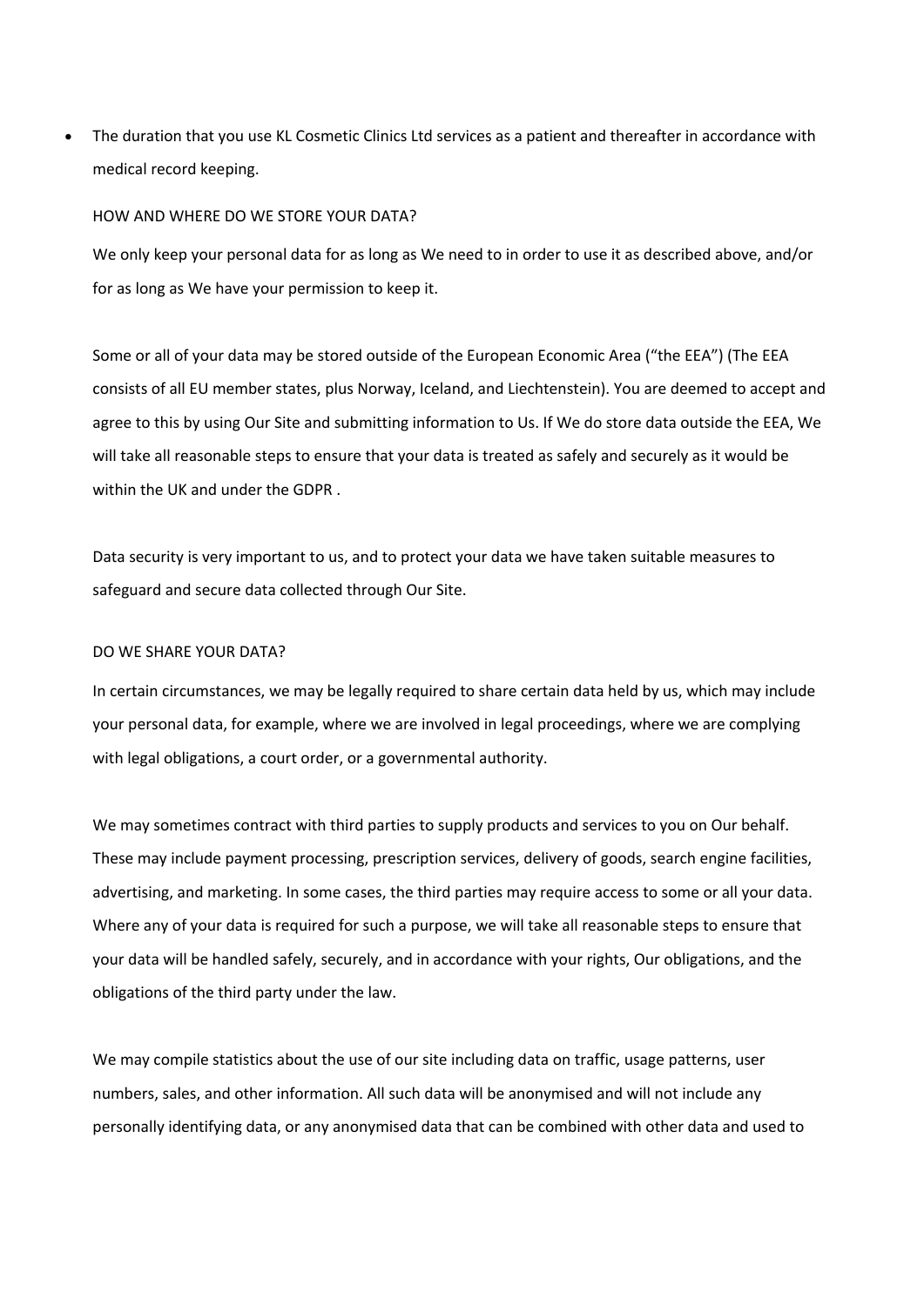identify you. We may from time to time share such data with third parties such as prospective investors, affiliates, partners, and advertisers. Data will only be shared and used within the bounds of the law.

#### WHAT HAPPENS IF OUR BUSINESS CHANGES HANDS?

We may, from time to time, expand or reduce Our business and this may involve the sale and/or the transfer of control of all or part of Our business. Any personal data that you have provided will, where it is relevant to any part of our business that is being transferred, be transferred along with that part and the new owner or newly controlling party will, under the terms of this Privacy Policy, be permitted to use that data only for the same purposes for which it was originally collected by us.

If any of your data is to be transferred in such a manner, you will not be contacted in advance and informed of the changes.

# HOW CAN YOU CONTROL YOUR DATA?

In addition to your rights under the GDPR and you submit personal data via Our Site, you may be given options to restrict Our use of your data. In particular, we aim to give you strong controls on our use of your data for direct marketing purposes (including the ability to opt-out of receiving emails from Us which you may do by unsubscribing using the links provided in Our emails and at the point of providing your details

You may also wish to sign up to one or more of the preference services operating in the UK: The Telephone Preference Service ("the TPS"), the Corporate Telephone Preference Service ("the CTPS"), and the Mailing Preference Service ("the MPS"). These may help to prevent you receiving unsolicited marketing. Please note, however, that these services will not prevent you from receiving marketing communications that you have consented to receiving.

#### YOUR RIGHT TO WITHHOLD INFORMATION

You may access certain areas of our site without providing any data at all. However, to use all features and functions available on our site you may be required to submit or allow for the collection of certain data, such as submitting an online enquiry.

You may restrict our use of Cookies.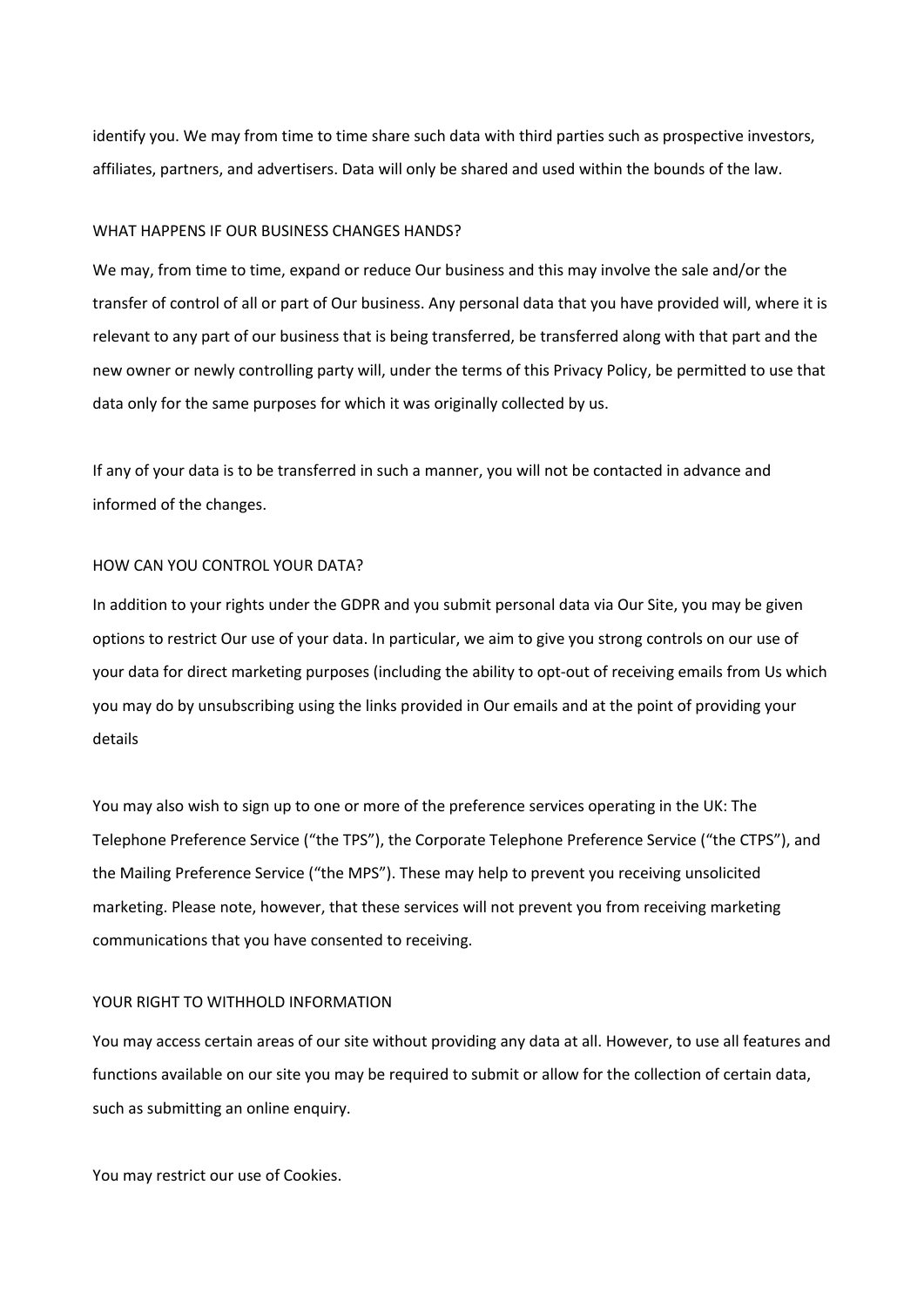#### HOW CAN YOU ACCESS YOUR DATA?

You have the right to ask for a copy of any of your personal data held by Us (where such data is held). Under the GDPR, no fee is payable, and we will provide any and all information in response to your request free of charge. Please contact Us for more details at info@klcosmeticclinics.co.uk

# OUR USE OF COOKIES

Our Site may place and access certain first party Cookies on your computer or device. First party Cookies are those placed directly by ss and are used only by us. We use Cookies to facilitate and improve your experience of Our Site and to provide and improve our AND/OR . We have carefully chosen these Cookies and have taken steps to ensure that your privacy and personal data is protected and respected at all times.

By using our site you may also receive certain third party cookies on your computer or device. Third party Cookies are those placed by websites, services, and/or parties other than Us. Third party Cookies are used on Our Site for Google analytics. These Cookies are not integral to the functioning of Our Site and your use and experience of Our Site will not be impaired by refusing consent to them.

All Cookies used by and on our site are used in accordance with current Cookie Law.

Before Cookies are placed on your computer or device, you will be shown a pop-up message requesting your consent to set those Cookies. By continuing to use our site you are giving your consent to the placing of Cookies; enabling ss to provide the best possible experience and service to you. You may, if you wish, deny consent to the placing of Cookies, and must not continue to use our site.

Our Site uses analytics services provided by Google and Squarespace. Website analytics refers to a set of tools used to collect and analyse anonymous usage information, enabling Us to better understand how Our Site is used. This, in turn, enables Us to improve Our Site and the AND/OR offered through it. You do not have to allow Us to use these Cookies, however whilst Our use of them does not pose any risk to your privacy or your safe use of Our Site, it does enable Us to continually improve Our Site, making it a better and more useful experience for you.

The analytics service(s) used by Our Site use(s) Cookies to gather the required information.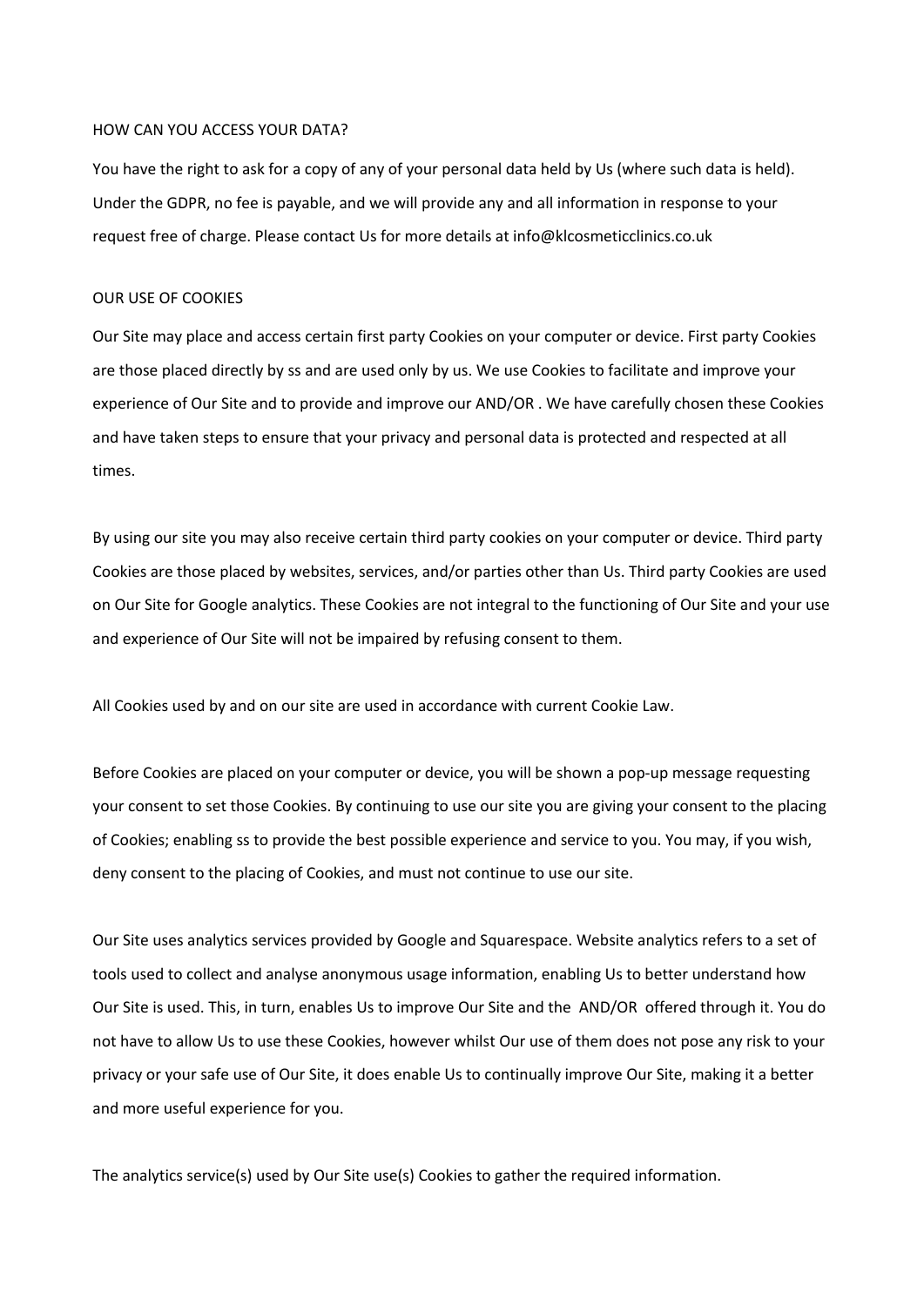In addition to the controls that We provide, you can choose to enable or disable Cookies in your internet browser. Most internet browsers also enable you to choose whether you wish to disable all Cookies or only third party Cookies. By default, most internet browsers accept Cookies but this can be changed. For further details, please consult the help menu in your internet browser or the documentation that came with your device.

The links below provide instructions on how to control Cookies in all mainstream browsers:

- Google Chrome: https://support.google.com/chrome/answer/95647?hl=en-GB
- Microsoft Internet Explorer: https://support.microsoft.com/en-us/kb/278835
- Microsoft Edge: https://support.microsoft.com/en-gb/products/microsoft-edge (Please note that there are no specific instructions at this time, but Microsoft support will be able to assist)
- Safari (macOS): https://support.apple.com/kb/PH21411?viewlocale=en\_GB&locale=en\_GB
- Safari (iOS): https://support.apple.com/en-gb/HT201265
- Mozilla Firefox: https://support.mozilla.org/en-US/kb/enable-and-disable-Cookies-website-preferences
- Android: https://support.google.com/chrome/answer/95647?co=GENIE.Platform%3DAndroid&hl=en (Please refer to your device's documentation for manufacturers' own browsers)

For further details, please consult the help menu in your internet browser or the documentation that came with your device.

You can choose to delete Cookies on your computer or device at any time, however you may lose any information that enables you to access Our Site more quickly and efficiently including, but not limited to, login and personalisation settings.

It is recommended that you keep your internet browser and operating system up-to-date and that you consult the help and guidance provided by the developer of your internet browser and manufacturer of your computer or device if you are unsure about adjusting your privacy settings.]

# CONTACTING US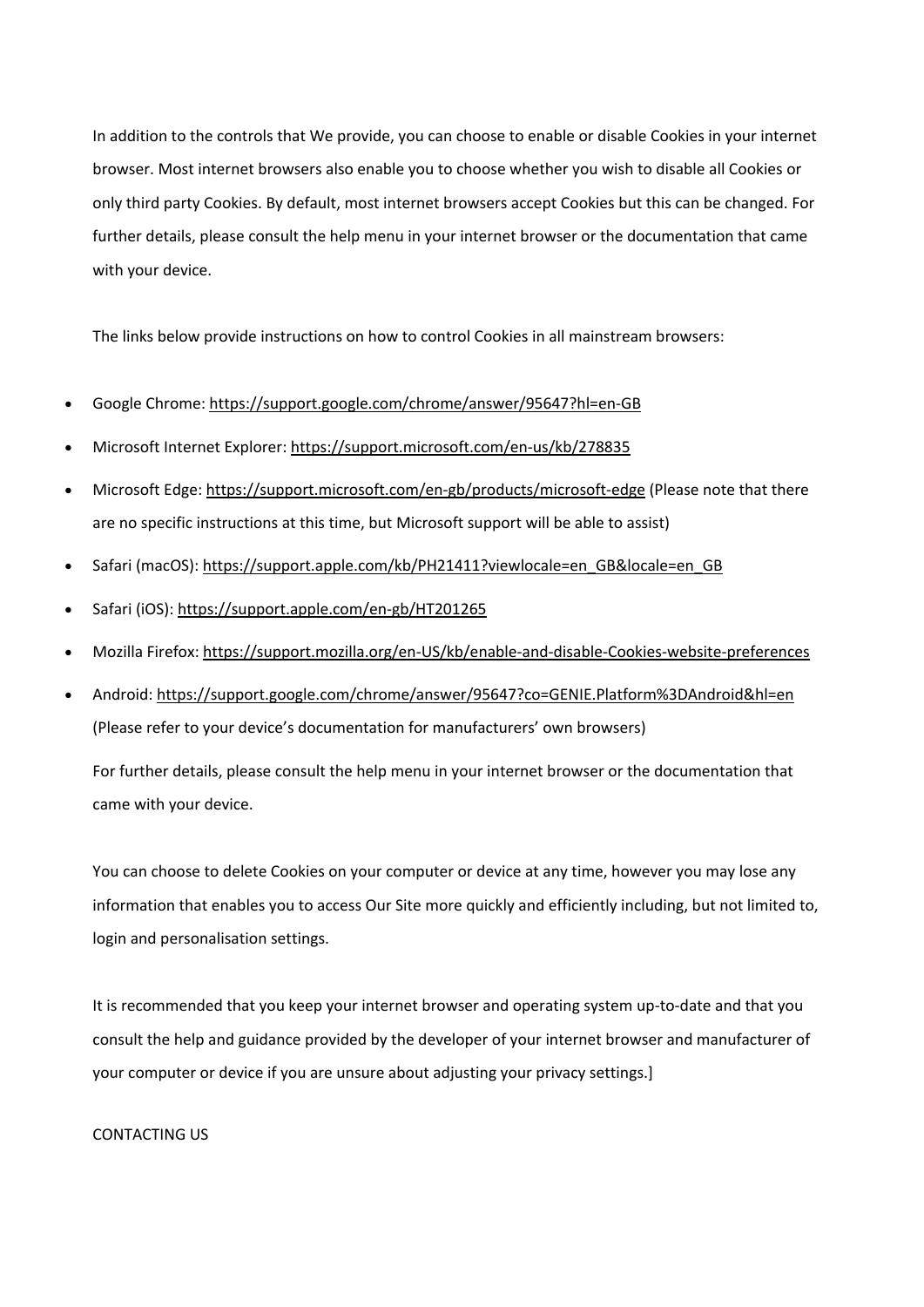If you have any questions about Our Site or this Privacy Policy, please contact Us by email at info@klcosmeticclinics.co.uk. Please ensure that your query is clear, particularly if it is a request for information about the data we hold about you.

# CHANGES TO OUR PRIVACY POLICY

We may change this Privacy Policy from time to time (for example, if the law changes). Any changes will be immediately posted on Our Site and you will be deemed to have accepted the terms of the Privacy Policy on your first use of Our Site following the alterations. We recommend that you check this page regularly to keep up-to-date.

# DATA PROTECTION

All personal information that we may collect (including, but not limited to, your name and contact details) will be collected, used and held in accordance with the provisions of the Data Protection Act 1998 and your rights under that Act.

We may use your personal information to:

- Reply to any communications you send to Us;
- Send you important notices;
- Contact you regarding appointments made with Us.

We will not pass on your personal information to any third parties .

COMMUNICATIONS FROM US: If we have your contact details, we may from time to time send you important notices by email. Such notices may relate to matters including, but not limited to, service changes and changes to these Terms and Conditions.

We will never send you marketing emails of any kind without your express consent. If you do give such consent, you may opt out at any time. Any and all marketing emails sent by Us include an unsubscribe link. For questions or complaints about communications from Us (including, but not limited to marketing emails), please contact us at info@klcosmeticclinics.co.uk